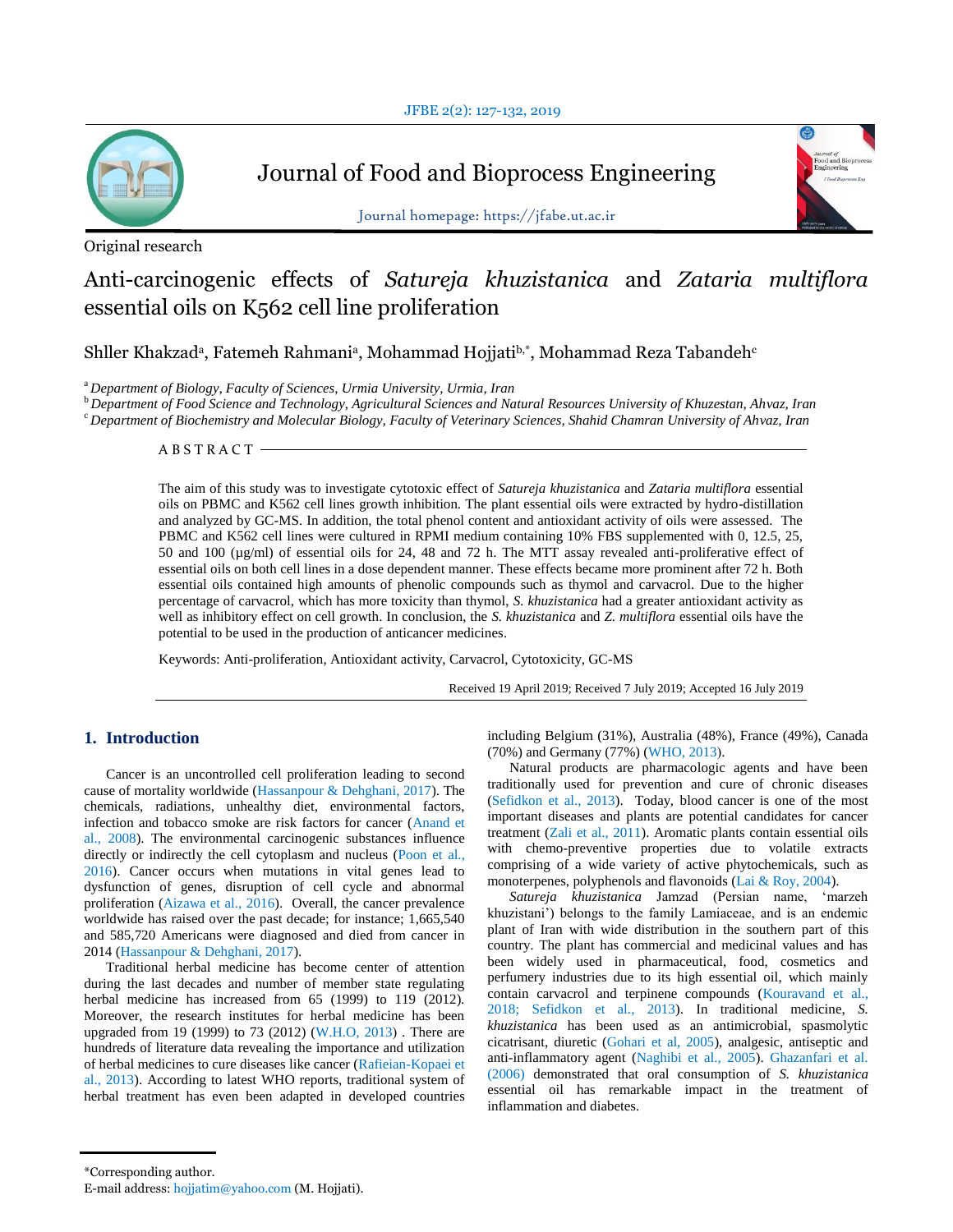Khakzad et al. JFBE 2(2): 127-132, 2019

*Zataria multiflora* Boiss (vernacular name of Avishan Shirazi, in Iran) belongs to the family Laminaceae and geographically grows in Iran, Pakistan and Afghanistan (Hosseinzadeh et al., 2000). The plant has traditionally been used as an antiseptic, anesthetic and anti-spasmodic drug (Ali et al., 2000), also extensively used as a flavor ingredient in Iranian foods. The flowered browses of the plant contain essentials oil with various pharmaceutical, antimicrobial, and antioxidant effects (Saeedi-Saravi et al., 2008). The main constituents of its essential oil are phenolic compounds such as carvacrol and thymol (Zandi-Sohani & Ramezani, 2015). The cytotoxicity and antibacterial capacity (Amin et al., 2010) as well as radioprotectivity and chemoprotectivity (Hosseinimehr et al., 2011) effects of *Z. multiflora* essential oils have been reported.

To the Knowledge of authors, no research has been conducted on the cytotoxic effects of *S. khuzistanica* and *Z*. *multiflora* plant extracts on cell viability of K562 leukemia cell line. Therefore, we aimed to investigate the apoptotic effects of these two species extract on cell viability of PBMC and K562 cells.

## **2. Material and Methods**

#### *2.1. Extraction and analysis of essential oil*

The aerial parts of *S. khuzistanica* were collected from Khuzestan province in the southwest of Iran during full flowering stage in 2017. The aerial parts of *Z. multiflora* were harvested in pre-flowering stage from wild grown plants in the Mountain regions of Fars province located in the south of Iran. The harvested plants were dried at room temperature for two weeks, then, airdried plants (in each habitat) were ground and powdered with mixer for essential oil extraction and other experiments. The powdered plants aerial parts (250 g) were hydro-distilled using a Clevenger type apparatus for 3 h, according to the method recommended in the European Pharmacopoeia (Council of Europe, 1997). The resultant essential oil was dried over anhydrous sodium sulfate and stored at 4ºC until analyzed and tested. Dilutions of the oil in the various assays were then made from the parent oil stock by addition of dimethyl sulfoxide (0.1%; DMSO) to yield the desired final test concentrations (Hojjati & Barzegar, 2017).

#### *2.2. GC-MS analysis*

The chemical analysis of the essential oils was performed using Agilent technology GC-6890A and GC-MSD 5975 fitted with a HP-5MS column (30 mm  $\times$  0.25 mm i.d, 0.25 mm film thick). 0.5 μL of essential oils were injected for analysis, and Helium was used as carrier gas at 1 mL/ min. The oven temperature was programmed from 60ºC to 250ºC at the 5ºC/ min rate, and was finally hold for 1 min. Injector and detector temperatures were 230ºC and 300ºC, respectively. The compounds of essential oils were identified according to GC-MS Retention time, Kovats index and Mass spectra NIST, 2013 (National Institute of Standards and Technology, 2013).

## *2.3. Total phenolic content and antioxidant activity of essential oils*

Total phenolic content of the essential oils was measured according to the absorbance values of the oil reacted with FolinCiocalteu reagent at 765 nm and compared the results with Gallic acid as standard solution according to the method described previously with minor modifications (Hojjati & Barzegar, 2017). Total phenolic content was expressed as milligrams of Gallic acid equivalent per gram of essential oil (mg GAE/g). Antioxidant activity of the essential oils was assessed using DPPH and ferric reducing antioxidant power (FRAP) assays based on original methods by Hojjati and Barzegar (2017) and Saidi (2014) with some modifications, respectively.

# *2.4. Cell culture*

One type of cancer cells (K562) and one type of normal cells (PBMCs) were used to determine the cell viability against essential oils exposure. The human myeloid leukemia K562 cells were obtained from Pasture Institute of Iran, Tehran, Iran. Fresh peripheral blood was taken with informed consent from three healthy volunteers into sterile falcon tubes containing heparin (200 IU/ml). Human peripheral blood mononuclear cells (PBMC) were isolated by using 1.077 g/ml Ficoll/ Hypaque as previously described (Boyum, 1968).

Culture medium used for the growth of K562 was as follows: RPMI 1640 (Gibco, Life technologies GmbH, Frankfurt, Germany) enriched with Fetal Bovine Serum-FBS 10%, Streptomycin (100 μg/ml, Sinagen, Tehran, Iran) and Penicillin (100 μg/ml, Sinagen, Tehran, Iran). The cells were grown in incubator (holding British Standard) with 5% CO2, 95% humidity and 37ºC (Aslani et al., 2014).

#### *2.5. Assessment of cytotoxicity based on MTT*

Growth of cells was quantitated by the ability of living cells to reduce the yellow dye 3- (4, 5-dimethyl- 2-thiazolyl)-2, 5-diphenyl-2H-terazolium bromide (MTT) to a blue formazan product. MTT assay is an accurate method to evaluate the survival of cells. This assay is based on the cleavage of the yellow tetrazolium salt, MTT, to form a soluble blue formazan product by mitochondrial enzymes, and the amount of formazan produced is directly proportional to the number of living cells (Sylvester, 2011). In this study, to evaluate the effects of Z. multiflora and S. khuzistanica essential oils on the morphology of PBMC and K562 cell line, 104 cells were positioned in 96-well plates (Surface, Denmark). The concentrated plant essential oil was dissolved in dimethyl sulphoxide (DMSO) (Sigma Aldrich, Germany) to obtain appropriate solutions of the essence. The substock solutions of 12.5, 25, 50 and 100 µg/ml was prepared by diluting the stock solution into serum-free culture medium, RPMI 1640 (the percentage of DMSO in the experiment should not exceed 1).

After 24 h, the cells were treated with different concentrations of *S. khuzistanica* and *Z. multiflora* essential oils (12.5, 25, 50, 100 μg/ml), prepared separately. The normal cells and K562 cell line were incubated for 24, 48 and 72 h with different concentrations of essential oils (12.5, 25, 50, 100  $\mu$ g/ml). Then, 20  $\mu$ l MTT solution 0.5 mg/ml was added into the wells and incubation continued at 37ºC for 3 to 5 h. After this time, the supernatant was removed and 200 µl of DMSO solution was added at room temperature for 15 min. Finally, the percentage of cell viability was determined by ELISA reader at 570 nm. The percentage of cell viability was calculated using the following equations:

[mean optical density (OD) of treated cells/mean OD of control cells]  $\times$  100. Percent of cytotoxicity = 100 – percent of Viability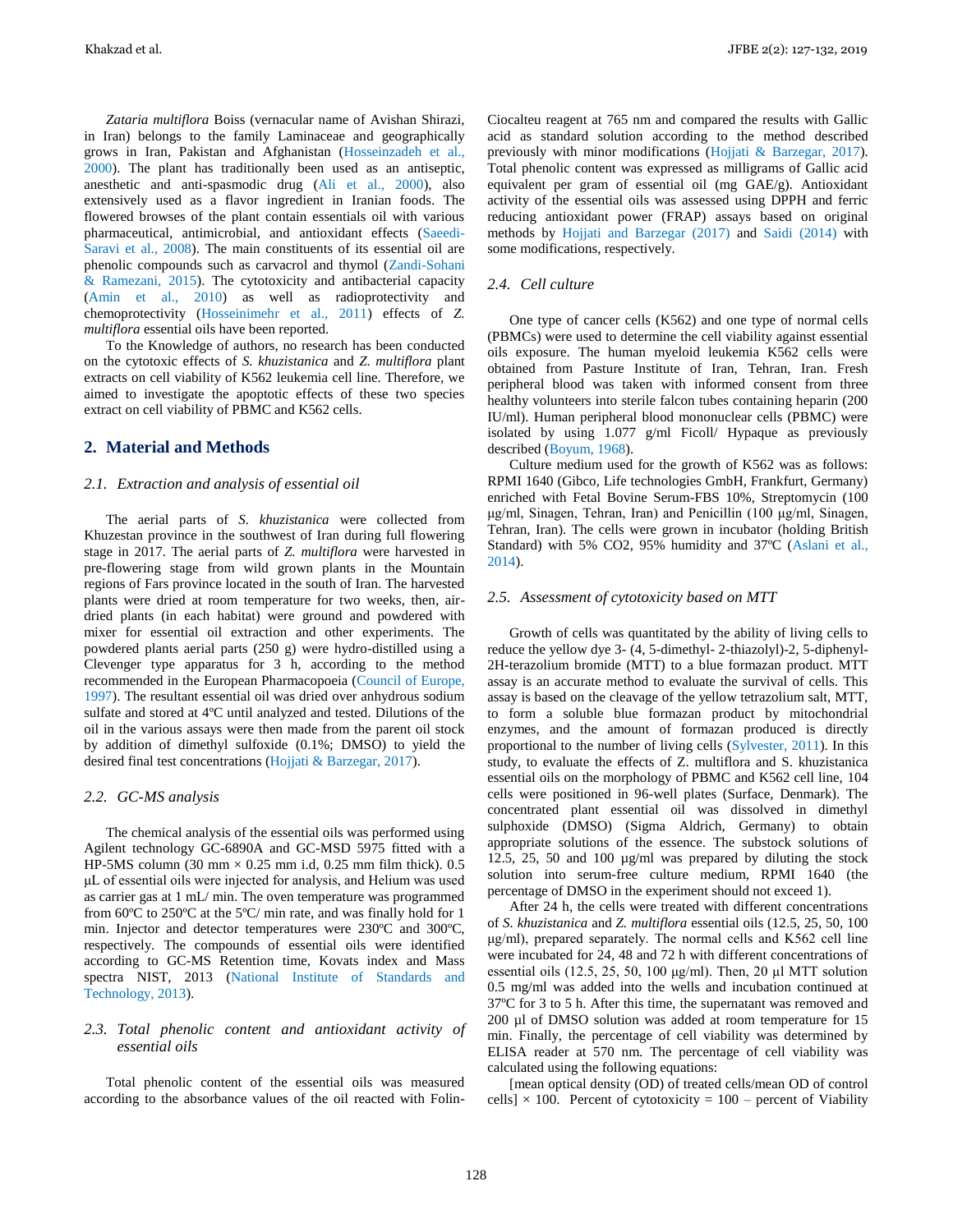(Zamanian-Azodi et al., 2012). The effects of essential oil were expressed by IC50 values (the drug concentration reducing the absorbance of treated cells by 50% with respect to untreated cells).

Table 1. Volatile composition of S. khuzistanica and Z. multiflora essential oils.

| Compound                | *RT    | *KIexp | %              | %              |
|-------------------------|--------|--------|----------------|----------------|
|                         | (min)  |        | Satureja       | Zataria        |
| $\alpha$ -thujene       | 5.253  | 927    | 2.34           | 0.65           |
| $\alpha$ - pinene       | 5.420  | 934    | 2.67           | 3.32           |
| Camphene                | 5.742  | 947    | 0.27           | 0.25           |
| $\beta$ - pinene        | 6.375  | 972    | 1.81           | 0.66           |
| beta myrcene            | 6.664  | 984    | 2.44           | 1.74           |
| 3- octanol              | 6.80   | 993    | -              | 0.19           |
| $\alpha$ - phellandrene | 7.009  | 997    | 0.70           | 0.24           |
| delta 3 carne           | 7.153  | 1005   | 0.16           | 0.07           |
| $\alpha$ - terpinene    | 7.331  | 1011   | 4.56           | 2.28           |
| p-cymene                | 7.575  | 1019   | 9.55           | 7.34           |
| limonene                | 7.642  | 1022   | 1.42           | 0.83           |
| 1,8 cineole             | 7.775  | 1026   | 0.29           | 0.68           |
| $\beta$ -ocimene        | 8.097  | 1037   | 0.20           | 0.07           |
| $\gamma$ - terpinene    | 8.486  | 1050   | 22.72          | 6.66           |
| $(z)$ -sabinene         |        |        |                |                |
| hydrate                 | 8.742  | 1058   | 0.13           | 0.21           |
| cis linalool oxide      | 8.845  | 1072   | L,             | 0.10           |
| $\alpha$ - terpinolene  | 9.175  | 1081   | 0.19           | 0.25           |
| trans linalool oxide    | 9.267  | 1088   | L,             | 0.08           |
| linalool                | 9.697  | 1090   | 0.06           | 5.26           |
| hotrienol               | 9.825  | 1098   | $\overline{a}$ | 0.18           |
| borneol                 | 11.830 | 1168   | 0.57           | 0.25           |
| terpinene-4-ol          | 11.941 | 1176   | 0.59           | 1.13           |
| $\alpha$ - terpineol    | 12.108 | 1184   | 0.06           | 1.01           |
| cis dihydrocarvone      | 12.555 | 1200   | -              | 0.07           |
| thymyl methyl ether     | 13.111 | 1224   | $\overline{a}$ | 1.27           |
| carvacrol               |        |        |                |                |
| methylether             | 13.352 | 1227   | 0.21           | 1.88           |
| carvone                 | 13.852 | 1243   | 1.12           | -              |
| anethole                | 14.497 | 1258   | 0.39           | $\overline{a}$ |
| thymol                  | 14.674 | 1279   | 1.82           | 30.61          |
| carvacrol               | 15.563 | 1300   | 38.33          | 22.18          |
| piperitenone oxide      | 16.741 | 1363   | 0.11           | $\overline{a}$ |
| carvacryl acetate       | 16.830 | 1370   | 0.80           | 1.13           |
| carvacryl acetate       | 16.844 | 1380   | $\overline{a}$ | 1.13           |
| caryophyllene           | 18.029 | 1418   | 0.79           | 2.56           |
| $\beta$ -gurjenene      | 18.232 | 1432   |                | 0.07           |
| alloaromadendrene       | 18.507 | 1449   | 0.21           | 0.11           |
| aromadendrene           | 18.521 | 1449   | -              | 1.17           |
| $\alpha$ - humulene     | 18.803 | 1481   | 0.06           | 0.17           |
| ledene                  | 19.874 | 1500   | 0.13           | 0.83           |
| β-bisabolene            | 20.163 | 1509   | 1.70           | $\overline{a}$ |
| $\alpha$ - amorphene    | 20.318 | 1516   | 0.05           | L,             |
| delta cadinene          | 20.518 | 1520   | 0.05           | $\overline{a}$ |
| spathulenol             | 21.873 | 1570   | 0.12           | 1.03           |
| caryphyllene oxide      | 22.04  | 1579   | 0.47           | 1.06           |
| isospathulenol          | 23.243 | 1640   |                | 0.13           |
| bisabolene epoxide      | 23.965 | 1699   | -<br>÷,        | 0.14           |
| total                   |        |        | 97.12          | 99.14          |
|                         |        |        |                |                |

\*RT: Retention Time; Klexp: Kovats ndex in this experiment; %: Relative percentage obtained from peak area.

#### 2.6. Statistical analysis

All analyses were reported as means  $\pm$  SD (standard deviation). The SPSS Software v. 24 (SPSS Inc., Chicago, IL, USA) and analysis of variance (ANOVA) were used to investigate significant differences between the average values (95% confidence). Significant differences between the means were calculated using Duncan test at a significant level of  $p < 0.05$ .

## 3. Results and Discussion

#### 3.1. Chemical composition of essential oils

The essential oil obtained by hydro-distillation of the aerial parts of S. khuzestanica and Z. multiflora was subjected to GC-MS to identify composition. Qualitative and quantitative analytical results of S. khuzestanica and Z. multiflora essential oils were shown in Table 1. According to gas chromatography-mass spectrometry (GC-MS) analysis, 35 and 40 volatile compounds were identified from S. khuzestanica and Z. multiflora essential oils representing 97.12% and 99.14% of the total oil, respectively. Based on the Table 1, carvacrol (38.33%),  $\gamma$  terpinene (22.72%) and p-cymene  $(9.55\%)$  were the main compounds in the S. khuzestanica oil. Altough Saeidi (2014) reported only carvacrol as the main constituent of S. khuzistanica essential oil; Alizadeh (2017) found carvacrol,  $\gamma$ -terpinene,  $\beta$ -bisabolene and pcymene to be the major constituents of the oil of S. khuzistanica, which was consistent with our findings. As observed in Table 1, thymol (30.61%), carvacrol (22.18%), Linalool (9.57%),  $\gamma$  terpinene (8.44%) and p-cymeme (7.34%) identified as the main components in the essential oil of Z. multiflora. It was in close agreement with the previous results (Raiesi et al., 2019: Zandi-Sohani & Ramezani, 2015). Comparison of our findings with others suggests that differences in the components of the essential oils may be attributed to various factors such as the genetic, geographic, cultivar, species, ripening stage, cultural practices, extraction methods, soil and climate conditions (Hojjati & Barzegar, 2017; Saeidi, 2014).

Table 2. Antioxidant activity of Satureja khuzistanica and Zataria *multiflora* essential oils.

| Essential oil                                                           | <b>Total Phenolic</b><br>Content<br>(mg GA eq/g)                | <b>DPPH</b><br>(% ) | <b>FRAP</b><br>$(\mu \text{mol/g})$ |  |  |
|-------------------------------------------------------------------------|-----------------------------------------------------------------|---------------------|-------------------------------------|--|--|
| Zataria                                                                 | $216.27 \pm 17.40^{b*}$                                         | $39.22 + 4.15^b$    | $25.74 + 2.29^b$                    |  |  |
| Satureja                                                                | $249.53 \pm 16.59^{\mathrm{a}}$                                 | $47.19 + 3.26^a$    | $30.02 \pm 3.11$ <sup>a</sup>       |  |  |
| *Values represent mean $\pm$ Standard Deviation of three replicates and |                                                                 |                     |                                     |  |  |
|                                                                         | values with different letters in each column were significantly |                     |                                     |  |  |

3.2. Total phenol content and antioxidant activity of essential oils

different at the level of  $p < 0.05$ .

The results of total phenol content and antioxidant activity of essential oils are shown in Table 2. The level of total phenolic compounds in S. khuzestanica and Z. multiflora essential oils were 249.53 and 216.27 mg GA eq/g, respectively. In addition, the data showed that in both methods, the antioxidant activity of S. khuzestanica oil was significantly higher than that Z. multiflora essential ( $p < 0.05$ ). The antioxidant activity of *S. khuzestanica* essential oil in the two methods of DPPH and FRAP assays were 47.19% and 30.02 ( $\mu$ mol/g), respectively, which were significantly higher than the level of antioxidant activity of Z. multiflora. The results of the total phenolic content and the antioxidant activity of the essential oils were similar to those of some researchers and were in contrast to some others. The amount of phenolic compounds of Z. multiflora essential oil in this study was higher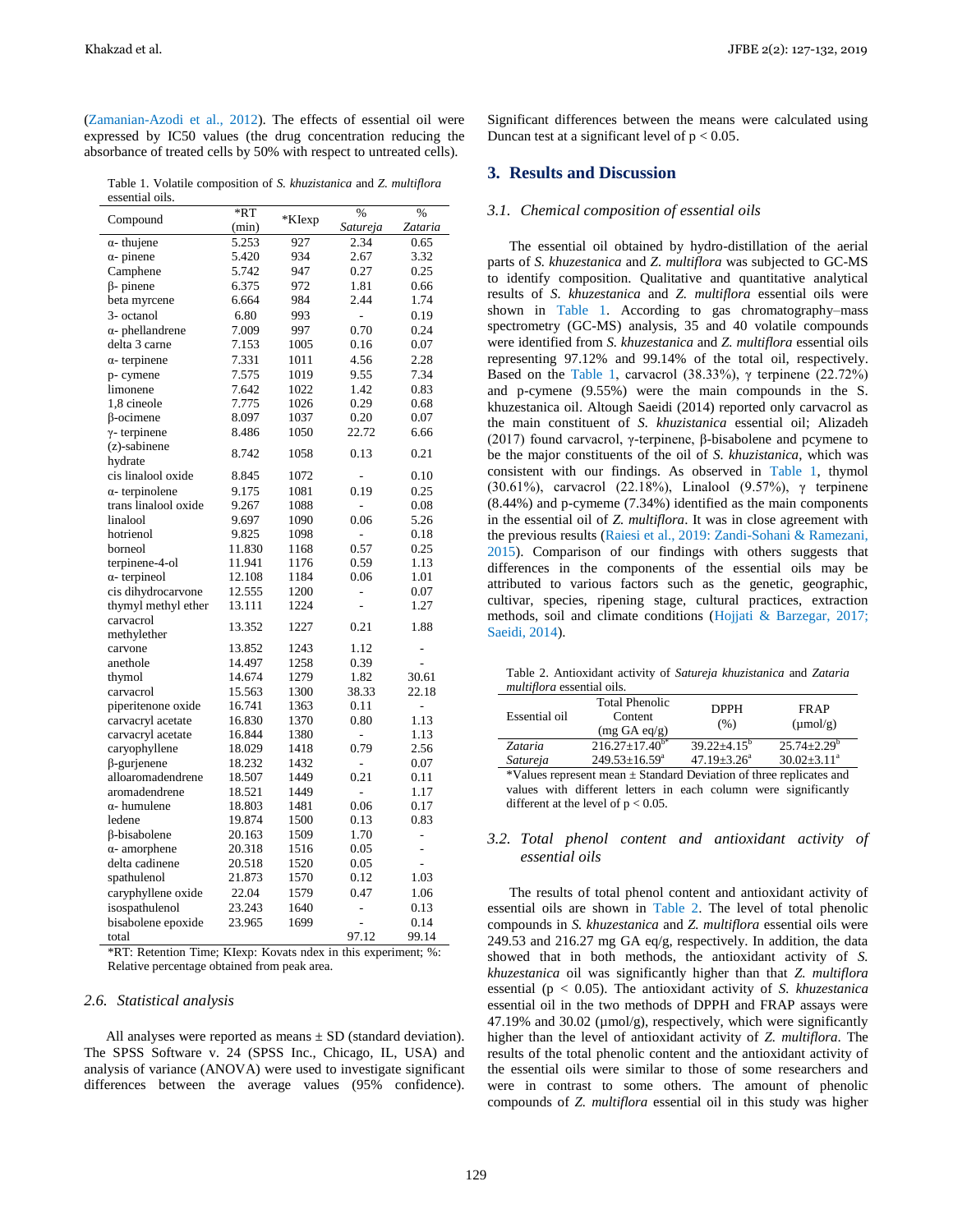than the values reported by Mojaddar-Langroodi et al. (2019) and Alizadeh and Shaabani (2014), whereas Raeisi et al. (2019), observed more phenolic compounds. Total phenol content and antioxidant potential of *S. khuzistanica* oil studied in this work was higher than the amount reported by Saidi (2014) and Alizadeh (2017).

As seen in Table 2, the essential oil of *S. khuzistanica* has higher phenolic content and was highest antioxidant activity, compare to *Z. multiflora*. Thus, our results showed that, a correlation between the antioxidant activities and the total phenolic contents was revealed. On the other hand, there was a significant increase in antioxidant activity by increase in total phenolic content of samples. Otherwise, ferric reduction and DPPH radical scavenging occurred more powerfully with the increasing concentrations of phenolic compounds in essential oils. The antioxidant activity of medicinal plants is associated with the phenolic content of them. High redox potentials of phenolic compounds provided them to act as reducing agents, hydrogen donors, and singlet oxygen quenchers (Alizadeh, 2017; Raeisi et al., 2018). Probably because of the different types of phenolic compounds in each essential oil, they showed different antioxidant activity.

## *3.3. The Effect of essential oils on proliferation of PBMC normal cells and K562 cell line*

The results of the effect of four different concentrations (12.5, 25, 50 and 100 μg/ml) of *S. khuzistanica* and *Z. multiflora* essential oils on cell viability of PBMC and K562 cell line at 24, 48 and 72 h incubation were presented in Fig. 1. Evaluation of cell survival was measured using the MTT test. The 50% growth inhibitory concentration (IC50) of 28.21 and 18.06 (μg/mL) was obtained for *S. Khuzistanica* essential oil for the PBMC and K562 cell line, respectively, and it was found 64.97 and 42.82 (μg/mL) on normal PBMC and K562 cell line, respectively for Z. multiflora essential oil.

The absorption rate based on the different concentrations of essential oils at different times was significantly lower than that of the control group (did not receive any essential oil), indicating a toxicity effect of essential oil on PBMC and K562 cell line. According to our results, the amount of cell survival was dependent on the essential oil concentration and incubation time. Hence, the concentration of 100 μg/mL of essential oil and 72 h incubation was the most fatal with the lowest living. Incubation of PBMC from 12.5 to 100 (µg/mL) of *S. Khuzistanica* essential oil for 24 h reduced cell viability from 92.2 to 53.7%, respectively, however, at the same concentrations of essential oil after 72 h of incubation, cell viability was decreased from 78.3 to 47.1%, respectively (Fig. 1A and B). Similarly, at maximum concentration (100 µg/mL) and 72 h incubation, *Z. multiflora* essential oil showed the highest activity on PBMC and K562 cells (Fig. 1C and D). The results showed the effect of both essential oils on the growth of tested cells, although PBMC cell line was less susceptible to the cytotoxicity of both essential oils at the same essential oil concentrations and incubation times compared to the K256 cell line.





130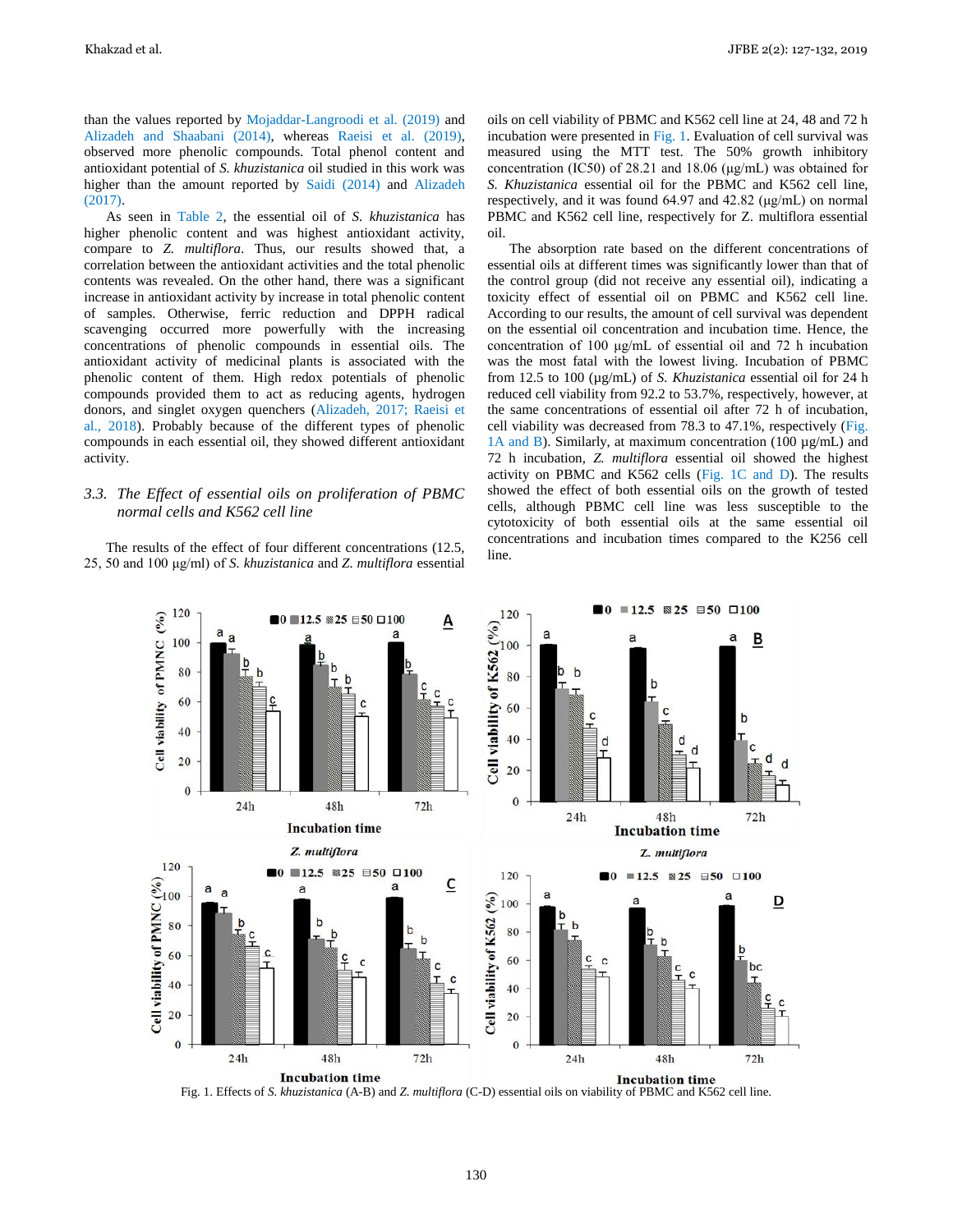The presence of large amounts of carvacrol in both essential oils may be due to their anticancer effects because the cytotoxic potential of these monoterpens have already been proven by Horvathova et al. (2007) who reported that carvacrol and thymol significantly reduced the level of DNA damage induced in K562 cells by the strong oxidant H2O2. On the other hand, phenolic compounds such as thymol increase in production of reactive oxygen species (ROS) activity, increase in mitochondrial H2O2 production and depolarization of mitochondrial membrane potential (Dutta et al., 2011).

The strong antitumor activity of carvacrol has also been revealed by suppression of mouse B16 melanomas (He et al., 1997), lung tumors in rats (Zeytinoglu et al., 1998) and human larynx carcinoma Hep-2 cells (Stammati et al., 1999).

In addition, the results showed that essential oil of *S. Khuzistanica* had more significant effect on inhibition of cancer cell growth at different incubation times compared to Z. multiflora. The results in the present work are in agreement with the findings of Mohammadpour et al. (2015) who investigated the cytotoxicity potential of *S. bakhtiarica* and *Z. multiflora* oils on normal HEK cells compared to MDA-MB-231 and SKOV3 as cancerous cell lines. The results of the analysis of essential oils in this study also indicated that the presence of high levels of terpenoids such as carvacrol, γ-terpinene and p-cymene in *S. khuzistanica* oil.

The efficacy of the plant as an anti-cancer medicine may be related to terpenoid compounds which it could inhibit tumor cell proliferation in human breast and prostate (Yang & Dou, 2010), therefore, the reason for the greater effect of essential oil of *S. Khuzistanica* on cancer cells may be due to the higher amount of phenolic compounds as well as its antioxidant properties compared to *Z. multiflora* (Table 2).

# **4. Conclusion**

Pharmaceutical plants with cytotoxic effect are good candidates to synthesis anticancer drugs. Moreover, due to lower side effects and pharmaceutical intervention, they attract pharmacists' attention to synthesis new drugs in order to treat refractory disease such as cancers (Mongelli et al., 2000). The data presented in this work provided scientific information that might be used for isolation of potentially active compounds from *S. khuzistanica* and *Z. multifora* medicinal plants in future. Based on our findings, both essential oils had high amount of terpenoids and cytotoxic effect on normal PBMC and K562 cell line due to the presence of high amounts of phenolic compounds such as thymol and carvacrol. However, due to the presence of higher amount of phenolic compounds and antioxidant activity, *S. khuzistanica* pronounced a greater inhibitory effect on cell growth. It is concluded that, the *S. khuzistanica* and *Z. multiflora* essential oils have the potential to be used in the production of anticancer drugs.

## **Acknowledgment**

The authors would like to thank the financial support of the University of Urmia, Iran.

#### **References**

Aizawa, K., Liu, C., Tang, S., Veeramachaneni, S., Hu, K. Q., Smith, D. E., & Wang, X. D. (2016). Tobacco carcinogen induces both lung cancer and non‐alcoholic steatohepatitis and hepatocellular carcinomas in ferrets which can be attenuated by lycopene supplementation. *International journal of cancer*, *139*(5), 1171- 1181.

- Ali, M.S., Saleem, M., Ali, Z., & Ahmad, V.U. (2000). Chemistry of *Zataria multiflora* (Lamiaceae). *Phytochemistry*, 55, 933–936.
- Alizadeh, A. (2017). Essential oil constituents, phenolic content and antioxidant activity of two endemic satureja species from Iran. *Bangladesh Journal of Botany*, 46(3), 925-931.
- Alizadeh, A., & Shaabani, M. (2014). Essential oil composition, total phenolic content and antioxidant activities of Iranian *Zataria multiflora* Boiss. *International Journal of Biosciences*, 4(4), 97-104.
- Amin, M., Kalantar, E., Mohammad-Saeid, N., & Ahsan, B. (2010). Antibacterial effect and physicochemical properties of essential oil of *Zataria multiflora* Boiss*. Asian Pacific Journal of Tropical Medicine*, 3(6), 439-442
- Anand, P., Sundaram, C., Jhurani, S., Kunnumakkara, AB., & Aggarwal, BB. (2008). Curcumin and cancer: an "old-age" disease with an "age old" solution. *Journal of Cancer Letters*, 267,133-164.
- Aslani, E., Naghsh, N., & Ranjbar. M. (2014). Cytotoxic effects of hydroalcoholic extracts of cress (*Lepidium Sativum*) – made from different stages of the plant - on k562 Leukemia cell line. *Hormozgan Medical Journal*, 18(5), 370-378.
- Boyum, A. (1968). Separation of leukocytes from blood and bone marrow. Introduction. *Scandinavian Journal of Clinical Laboratory Investigation*, 97, 7-11.
- Council of Europe. (1997). European Pharmacopoeia, 3rd Edition. Strasbourg, France: Council of Europe.
- Dutta, D. D., Parimala, G., Devi, S.S., & Chakraborty, T. (2011). Effect of thymol on peripheral blood mononuclear cell PBMC and acute promyelotic cancer cell line HL-60. *Chemico Biological Interaction*, 193, 97–106.
- Ghazanfari, G., Minaie, B., Yasa, N., Nakhai, L. A., Mohammadirad, A., Nikfar, S., ... & Salehnia, A. (2006). Biochemical and histopathological evidences for beneficial effects of *Satureja Khuzestanica* Jamzad essential oil on the mouse model of inflammatory bowel diseases. *Toxicology mechanisms and methods*, *16*(7), 365-372.
- Gohari, A.R., Hadjiakhoondi, A., Sadat-Ebrahimi, S.E., Saeidnia, S., & Shafiee, A. (2005). Cytotoxic terpenoids from *Satureja macrantha* CA Mey. *Daru- Journal of Faculty of Pharmacy*, 13(4), 177–18.
- Hassanpour, S.H. & Dehghani, M. (2017). Review of cancer from perspective of molecular. *Journal of Cancer Research and Practice*, 4(4), 127-129.
- He, L., Mo, H., Hadisusilo, S., Qureshi, A.A. & Elson, C.E. (1997). Isoprenoids suppress the growth of murine B16 melanomas in vitro and in vivo. *Journal of Nutrition*, 127, 668– 674.
- Hojjati, M., & Barzegar, H. (2017). Chemical composition and biological activities of lemon (*Citrus limon*) leaf essential oil. *Nutrition and Food Sciences Research*, 4(4), 15-24.
- Horvathova, E., Turcaniova, V., & Slamenova, D. (2007). Comparative study of DNA-damaging and DNA protective effects of selected components of essential plant oils in human leukemic cells K562. *Neoplasma*, 54(6), 478–483.
- Hosseinimehr, S.J., Mahmoudzadeh, A., Ahmadi, A., Ashraf, SA., Shafaghati, N., & Hedayati, N. (2011). Te radioprotective effect of *Zataria multiflora* against genotoxicity induced by γ irradiation in human blood lymphocytes. *Cancer Biotherapy Radiopharm*, 26 (3), 325–329.
- Hosseinzadeh, H., & Madanifard, M. (2000). Anticonvulsant effects of *Coriandrum sativum* L seeds extracts in mice. *Achieves of Iranian Medicine*, 3,182–184.
- Kouravand, F., Jooyandeh, H., Barzegar, H., & Hojjati, M. (2018). Characterization of cross-linked whey protein isolate-based films containing *Satureja Khuzistanica* Jamzad essential oil. *Journal of Food Processing and Preservation*, 42 (3), e13557.
- Lai, P.K. & Roy, J. (2004). Antimicrobial and chemo preventive properties of herbs and spices. *Current Medicinal Chemistry*, 11, 1451–1460.
- Mahboubi, M., & Kazempour, N. (2017). Antioxidant and antimicrobial activity of *Satureja khuzistanica* Jamzad essential oil, ethanol and aqueous extracts. *Biharean Biologist*, 1-12.